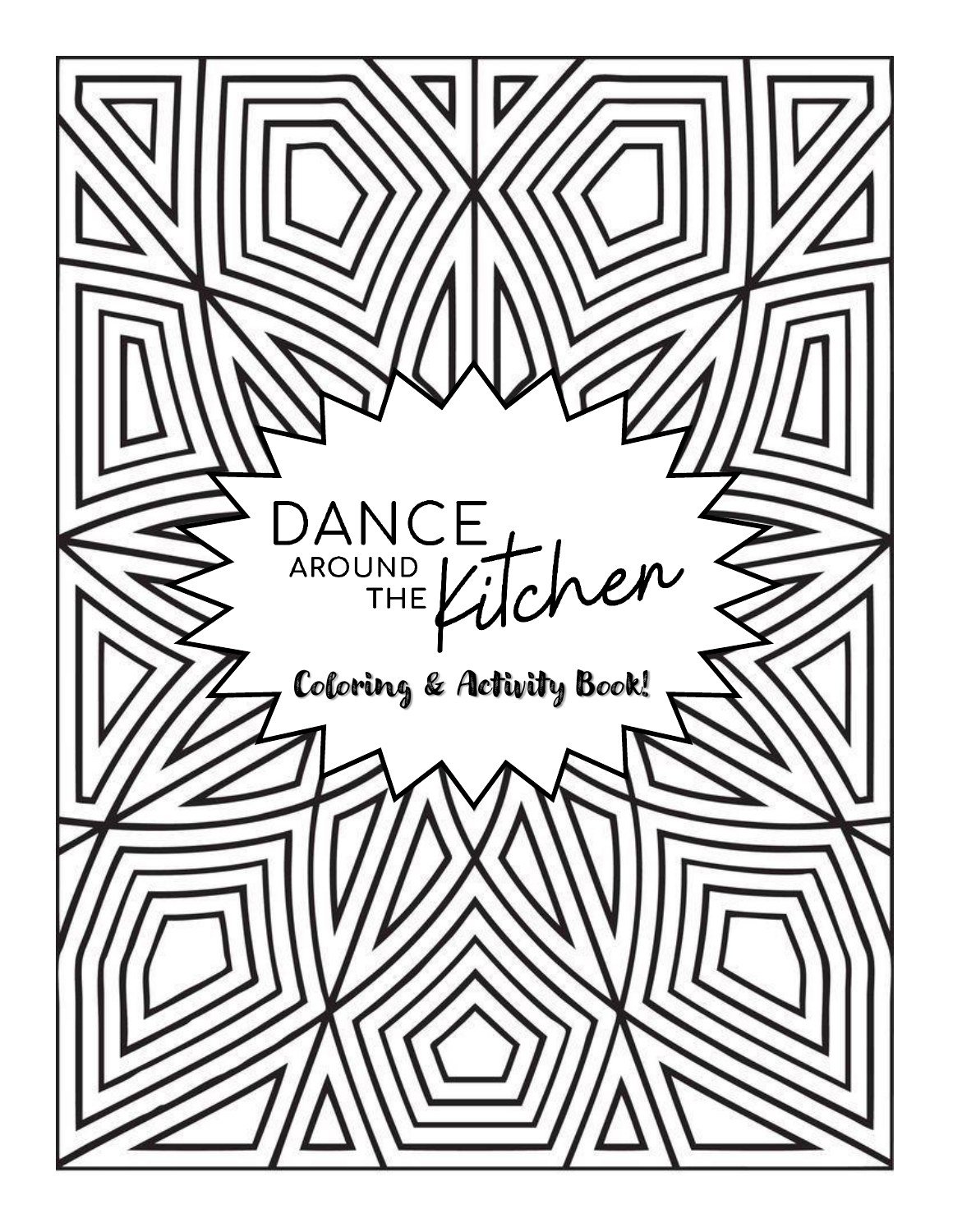

While you're cooped up at home (me too!), I've come up with some fun activities to keep you busy! I'd love to see what you've been working on so be sure to **tag Dance Around the Kitchen** in your Facebook & Instagram posts & I'll share them!!

#### Check the activities off as you go!

- o Toy BINGO
- o Color Your Cupcake
- $\circ$  Kids in the Kitchen
- o Word Search
- o Color your favorite foods
- o Burger Drawing
- o Get Moving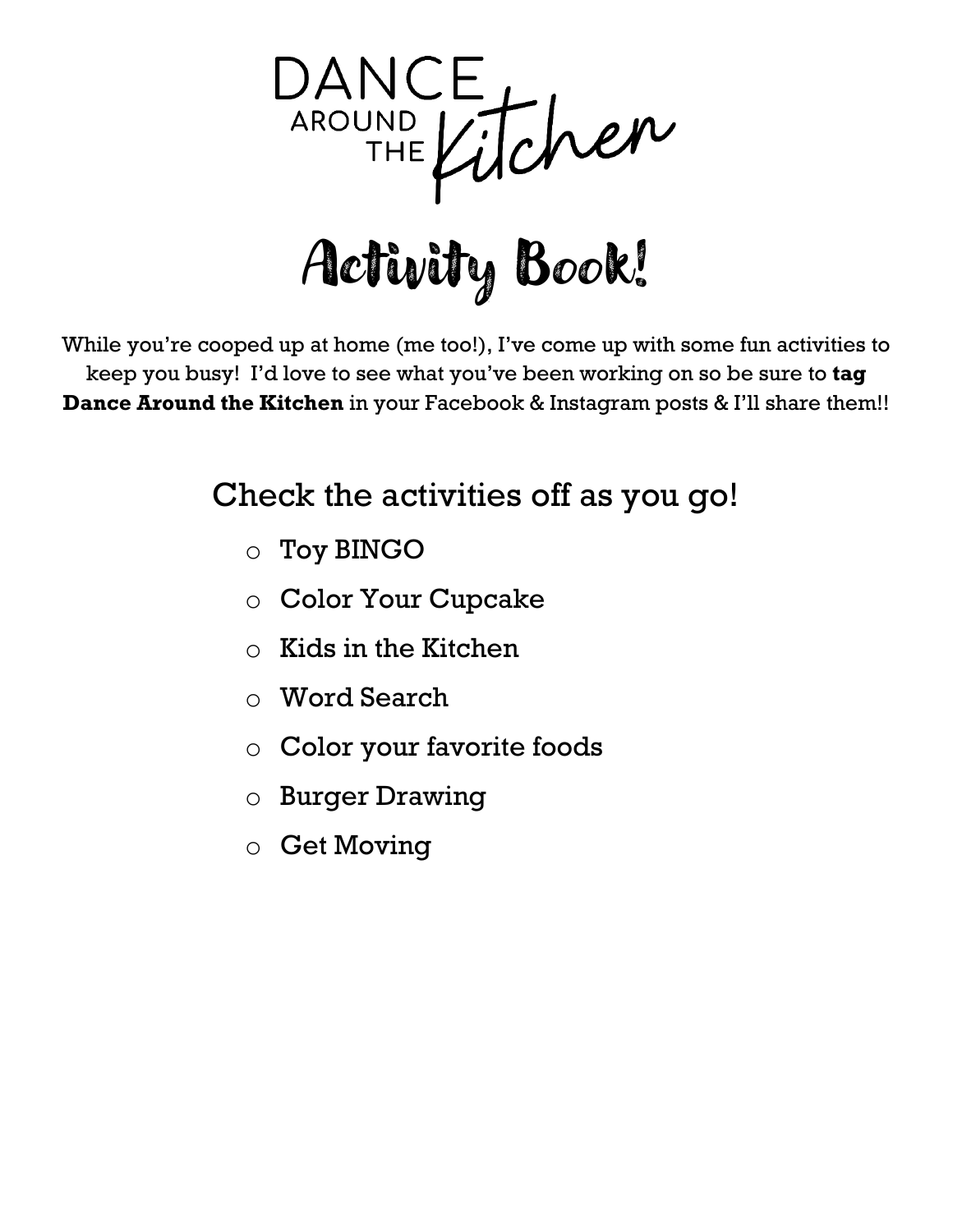# Around-the-house BINGO!

Can you find the following items around your house? Race a friend!

| SOMETHING<br><b>THAT SMELLS</b><br>GOOD | SOMETHING<br><b>THAT</b><br><b>BOUNCES</b>                                | <b>STARTS WITH</b><br>$^{\prime\prime}$ T $^{\prime\prime}$ | A BOOK THAT A BOOK WITH<br><b>NUMBERS 1-</b><br>10 | A FUZZY<br><b>BLANKET</b>                                 |  |
|-----------------------------------------|---------------------------------------------------------------------------|-------------------------------------------------------------|----------------------------------------------------|-----------------------------------------------------------|--|
| A TOY WITH<br><b>WHEELS</b>             | A TOY THAT IS<br><b>BLUE</b>                                              | SOMETHING<br><b>THAT ROLLS</b>                              | A NOISY TOY                                        | SOMETHING<br><b>SOFT</b>                                  |  |
| SOMETHING<br><b>STACKABLE</b>           | A PICTURE OF<br><b>AN ANIMAL</b>                                          | <b>FREE</b>                                                 | A BIRD OUT<br>THE WINDOW                           | A FOOD THAT<br><b>STARTS WITH</b><br>''R''                |  |
| SOMETHING<br><b>THAT SINGS</b>          | SOMETHING<br><b>TALLER THAN</b><br>YOU                                    | SOMETHING<br>SQUISHY                                        | A BOOK WITH<br>FOOD IN IT                          | A SNUGGLY<br><b>STUFFED</b><br>ANIMAL                     |  |
| SOMETHING<br>SQUARE                     | A TOY THAT<br><b>STARTS WITH</b><br>$^{\prime\prime}$ S $^{\prime\prime}$ | SOMETHING<br><b>PURPLE</b>                                  | A PICTURE OF<br>YOUR FAMILY                        | A PUZZLE<br><b>WITH</b><br><b>ANIMALS ON</b><br><b>IT</b> |  |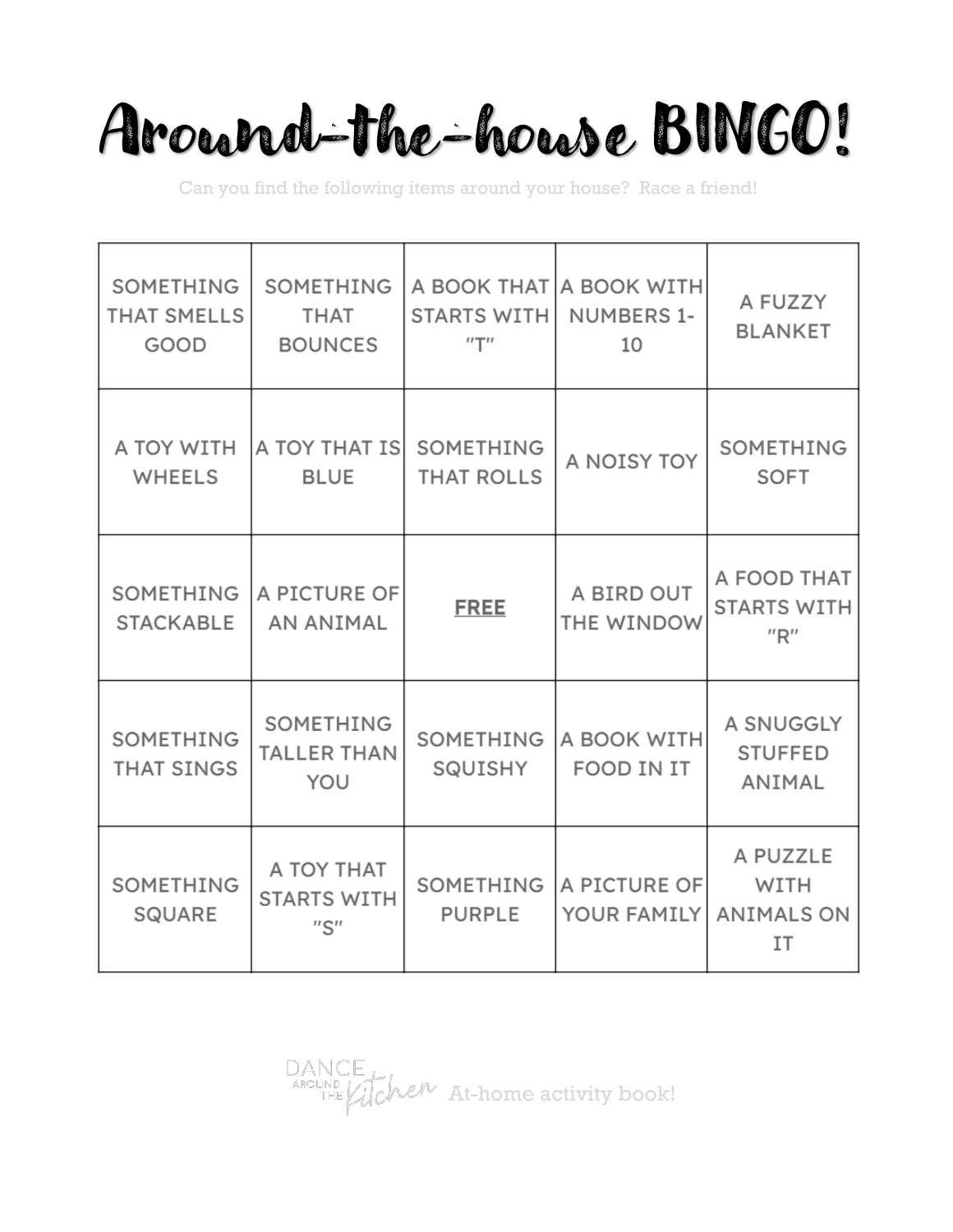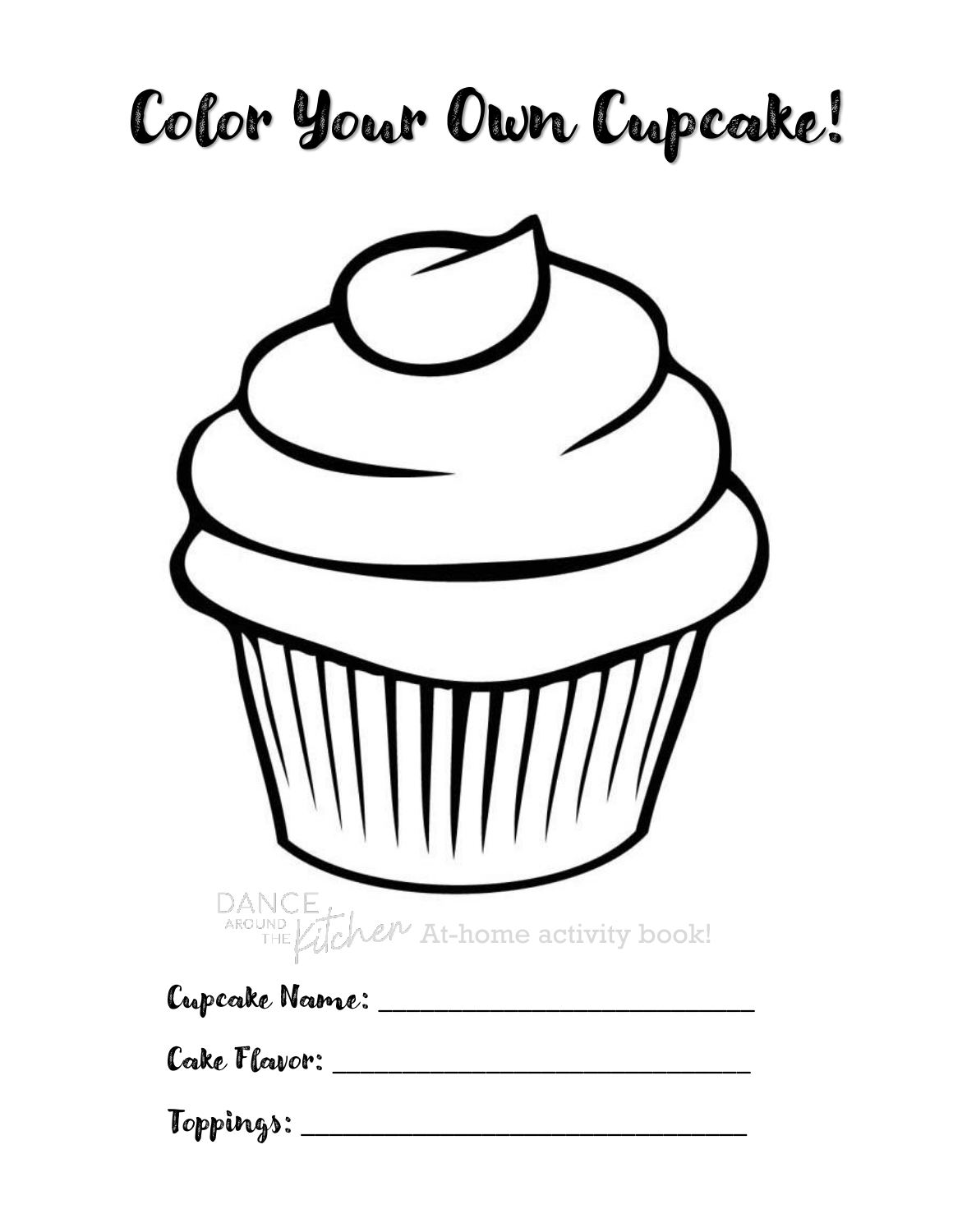### Kids in the Kitchen!

Here's a few of my favorite easy recipes on the blog! (Make sure you have the ingredients before you start!) Find the full recipe by going to dancearoundthekitchen.com and searching for the recipe title. Have fun!

DANCE<br>AROUND ELitcher



#### Banana Crumb Muffins

1 1/2 c flour 1 tsp baking soda 1 tsp baking powder 1/2 tsp salt 3 large ripe bananas mashed 3/4 c sugar  $1$  egg 1/3 c butter melted and cooled 1/3 c brown sugar 1 tbsp flour 1/8 tsp cinnamon 1 tbsp butter softened



Stocked Enchilosdow

 lb ground beef 16 oz can refried beans 10 oz can mild enchilada sauce 8-inch flour tortillas 2 c shredded cheddar cheese  $(1 - 8)$  oz bag)

#### Chocolate Cobbler

1 c flour 2 tsp baking powder  $1/2$  tsp salt +  $\frac{1}{4}$  tsp salt  $2/3$  c sugar  $+ \frac{1}{4}$  c sugar 2 1/2 tbsp cocoa 2 tbsp butter melted 1/2 c milk 1 tsp vanilla 1/2 c brown sugar 1 c water, boiling



Oh Henry Bars

1 c butter room temperature 1 c brown sugar 1/2 c light corn syrup 4 c oatmeal (quick oats) 3/4 c semisweet chocolate chips 3/4 c creamy peanut butter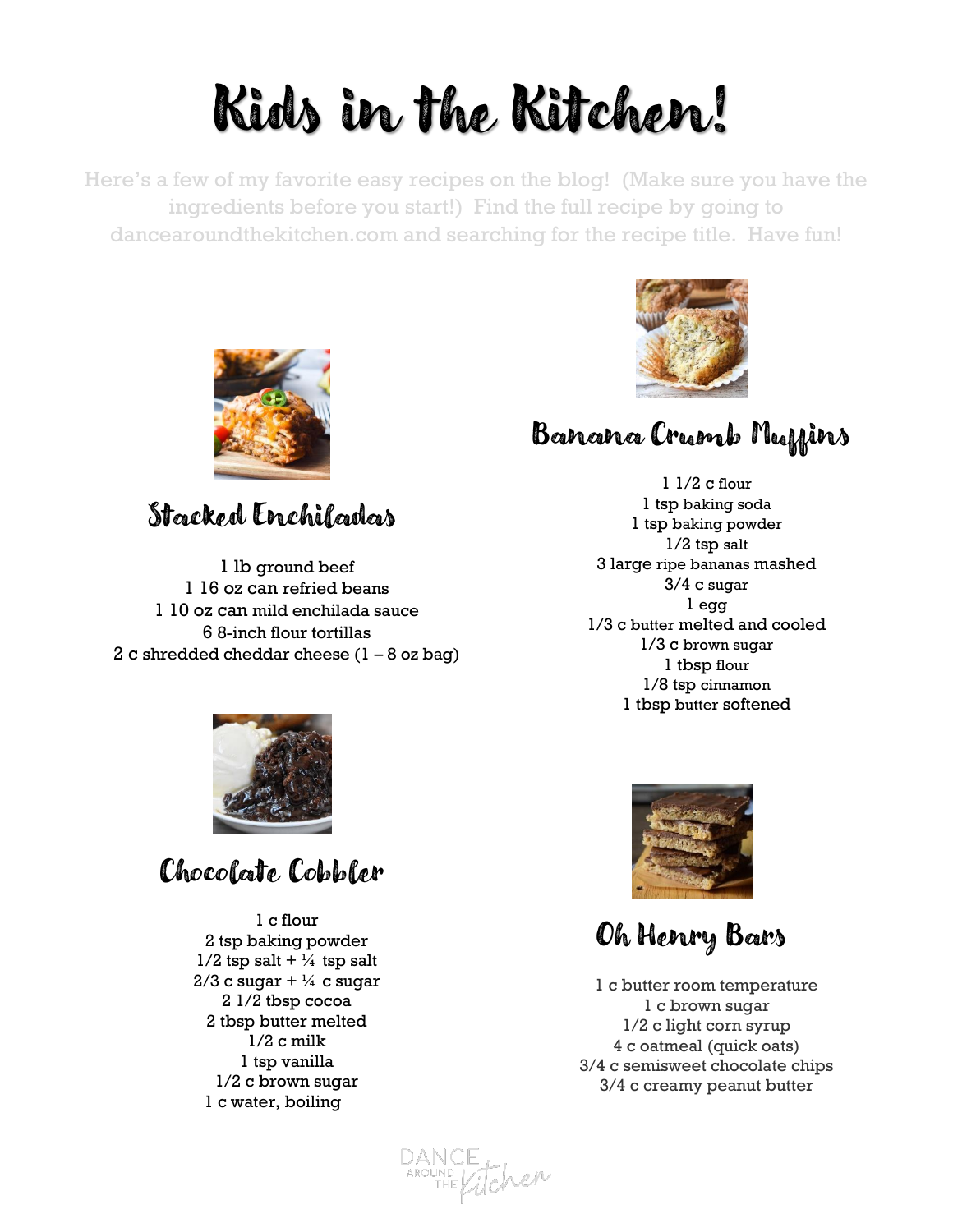### Recipe Wordsearch!

| Find the 14 recipe names from dance around the kitchen.com! |               |             |              |                                                                                                |              |               |                    |               |             |              |              |               |              |                    |                    |               |              |             |              |
|-------------------------------------------------------------|---------------|-------------|--------------|------------------------------------------------------------------------------------------------|--------------|---------------|--------------------|---------------|-------------|--------------|--------------|---------------|--------------|--------------------|--------------------|---------------|--------------|-------------|--------------|
| К                                                           | $\mathcal{C}$ | $\rm H$     | S            | D                                                                                              | X            | $\mathbf{E}$  | $J$ $P$            |               | $\rm P$     | G            | $\mathbf B$  | $\mathbb{A}$  | $\, {\bf P}$ | Ν                  | $\mathbb R$        | W             | S            | W           | Υ            |
| F                                                           | Ζ             | Е           | Α            | S                                                                                              | ${\bf P}$    | K             | S                  | B             | Ι           | L            | А            | T             | Χ            | Q                  | Е                  | Η             | S            | Η           | Ι            |
| X                                                           | Ζ             | $\mathbf M$ | D            | $\mathbf{E}% _{t}\left  \mathbf{1}\right\rangle =\mathbf{1}_{t}\left  \mathbf{1}\right\rangle$ | E            | Α             | ${\bf E}$          | Q             | Ζ           | $\mathbf F$  | N            | S             | $\mathbb{A}$ | $\mathbf B$        | $\mathbf L$        | $\mathbbm{I}$ | T            | $\circ$     | G            |
| N                                                           | W             | B           | $\mathbb{A}$ | V                                                                                              | $\mathbb{A}$ | $\mathbf C$   | $\mathbf N$        | Y             | $\mathbf Z$ | X            | $\, {\bf A}$ | Α             | $\mathbf N$  | G                  | $\mathbf B$        | Q.            | R            | Μ           | W            |
| Т                                                           | Е             | V           | Г            | Κ                                                                                              | C            | Ε             | T                  | H             | Α           | Ι            | N            | $\rm P$       | G            | W                  | B                  | U             | Α            | E           | L            |
| I                                                           | L             | $\bigcirc$  | I            | $\mathbb R$                                                                                    | H            | $\mathbbm{I}$ | $\mathbf B$        | $\mathbf{F}$  | ${\bf P}$   | $\mathbb{R}$ | A            | $\mathbb M$   | Α            | T                  | $\circ$            | G             | W            | М           | Χ            |
| Е                                                           | L             | М           | Η            | Κ                                                                                              | М            | Κ             | $\mathbf{F}% _{0}$ | Ζ             | Α           | $\rm H$      | ${\bf P}$    | $\circ$       | S            | $\mathbf C$        | $\mathcal{C}$      | $\mathcal{C}$ | B            | Α           | $\rm P$      |
| Z                                                           | T             | $\mathbf F$ | C            | Κ                                                                                              | U            | N             | E                  | J             | S           | Υ            | U            | O             | $\mathbb{A}$ | $\mathbb{R}$       | Y                  | G             | Ε            | D           | $\mathbb R$  |
| V                                                           | $\mathcal{C}$ | $\mathbf F$ | N            | Κ                                                                                              | $\mathbf F$  | I             | Ζ                  | $\mathbf L$   | T           | S            | D            | $\mathbb R$   | L            | I                  | $\mathbb{R}$       | Α             | $\mathbb{R}$ | Е           | N            |
| $\mathbf P$                                                 | Ζ             | Q           | Ε            | Ε                                                                                              | F            | W             | D                  | C             | Α           | F            | D            | $H_{\rm}$     | N            | V                  | $\mathbb R$        | Е             | R            | B           | $\mathbb{D}$ |
| Ζ                                                           | $\mathcal{C}$ | $\mathbf Z$ | $\mathbb{D}$ | A                                                                                              | Ι            | T             | U                  | Q             | S           | S            | I            | S             | $\mathbb{A}$ | $\mathbf B$        | $\mathbf{E}% _{0}$ | E             | Υ            | $\mathbf E$ | G            |
| Υ                                                           | J             | Κ           | Ε            | J                                                                                              | $\mathbf N$  | $_{\rm N}$    | G                  | Α             | Κ           | ${\bf P}$    | $\mathbf N$  | $\mathbf U$   | $\mathbf C$  | ${\bf P}$          | $\mathbf B$        | $\mathcal{C}$ | $\rm P$      | E           | Q            |
| R                                                           | Y             | $H_{\rm}$   | Κ            | $\mathbf P$                                                                                    | S            | $\mathbb{R}$  | $\mathbb R$        | L             | I           | М            | G            | $\mathbb M$   | Ι            | Е                  | Y                  | V             | Α            | F           | $\mathbf B$  |
| K                                                           | D             | S           | С            | $\mathbf{F}% _{0}$                                                                             | V            | S             | $\mathbf B$        | N             | L           | H            | $\mathbb D$  | Y             | Χ            | G                  | $\mathbb R$        | O             | N            | Α           | М            |
| Χ                                                           | Ζ             | Υ           | A            | Α                                                                                              | O            | Ι             | U                  | $\mathcal{C}$ | L           | Υ            | Ε            | Μ             | Е            | $\mathbf B$        | $\mathbb{R}$       | Υ             | C            | $\mathbb R$ | W            |
| S                                                           | Е             | O           | т            | Α                                                                                              | т            | О             | Ρ                  | D             | Ε           | Η            | S            | Α             | Μ            | D                  | Е                  | D             | Α            | Ο           | L            |
| Χ                                                           | G             | F           | S            | Ζ                                                                                              | K            | U             | Υ                  | X             | T           | J            | S            | Ε             | Υ            | K                  | Η                  | W             | Κ            | Ν           | T            |
| $\rm S$                                                     | Ε             | $\mathbf T$ | Ι            | $\mathbf B$                                                                                    | O            | $\mathbb R$   | $\mathbb{R}$       | $\mathbf U$   | H           | $\mathbf C$  | E            | $\mathbb R$   | $\mathbb T$  | W                  | $\mathcal{C}$      | U             | Е            | $\mathbf I$ | Η            |
| Ρ                                                           | Ι             | Ζ           | Ζ            | Α                                                                                              | D            | I             | Ρ                  | Ζ             | H           | $\rm P$      | $\mathbb{R}$ | $\mathcal{C}$ | V            | U                  | Ε                  | S             | S            | Q           | A            |
| М                                                           | U             | $\mathbf C$ | Η            | Ι                                                                                              | $\mathbf C$  | K             | ${\bf E}$          | $\mathbf N$   | ${\bf P}$   | $\circ$      | $\mathbb T$  | ${\bf P}$     | I            | $\mathbf{E}% _{0}$ | S                  | O             | U            | P           | I            |

#### Find the following recipe titles:  $\frac{1}{2}$  and  $\frac{1}{2}$  and  $\frac{1}{2}$  at-home activity book!

| HOMEMADE BEEFARONI  | <b>BANANA PUDDING DESSERT</b> | CHURRO BITES           |
|---------------------|-------------------------------|------------------------|
| STRAWBERRY PANCAKES | CHERRY BERRY COBBLER          | CREAMY MUSHROOM PASTA  |
| <b>TWINKIE CAKE</b> | CHICKEN POT PIE               | PEACH MUFFINS          |
| PIZZA DIP           | PIZZA PASTA SKILLET           | LOADED MASHED POTATOES |
| MEXICAN LASAGNA     | STACKED ENCHILADAS            |                        |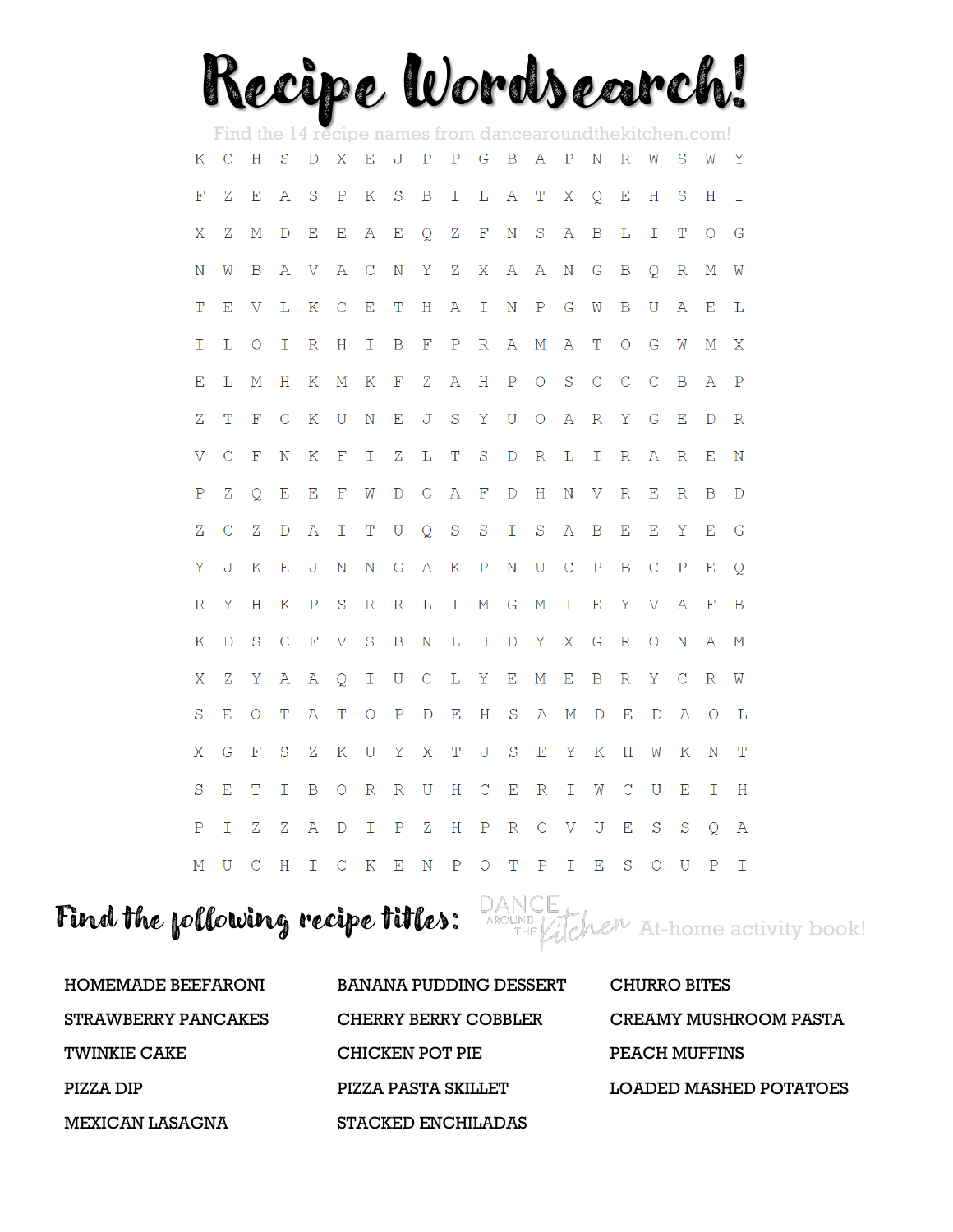## Color Your Favorite Meal!



### These are my favorite….

| Fraits:     | Proteins:                                     |  |  |  |  |
|-------------|-----------------------------------------------|--|--|--|--|
| Vegetables: | Grains:                                       |  |  |  |  |
| Dairy:      | DANCE<br>AROUND LICHEN At-home activity book! |  |  |  |  |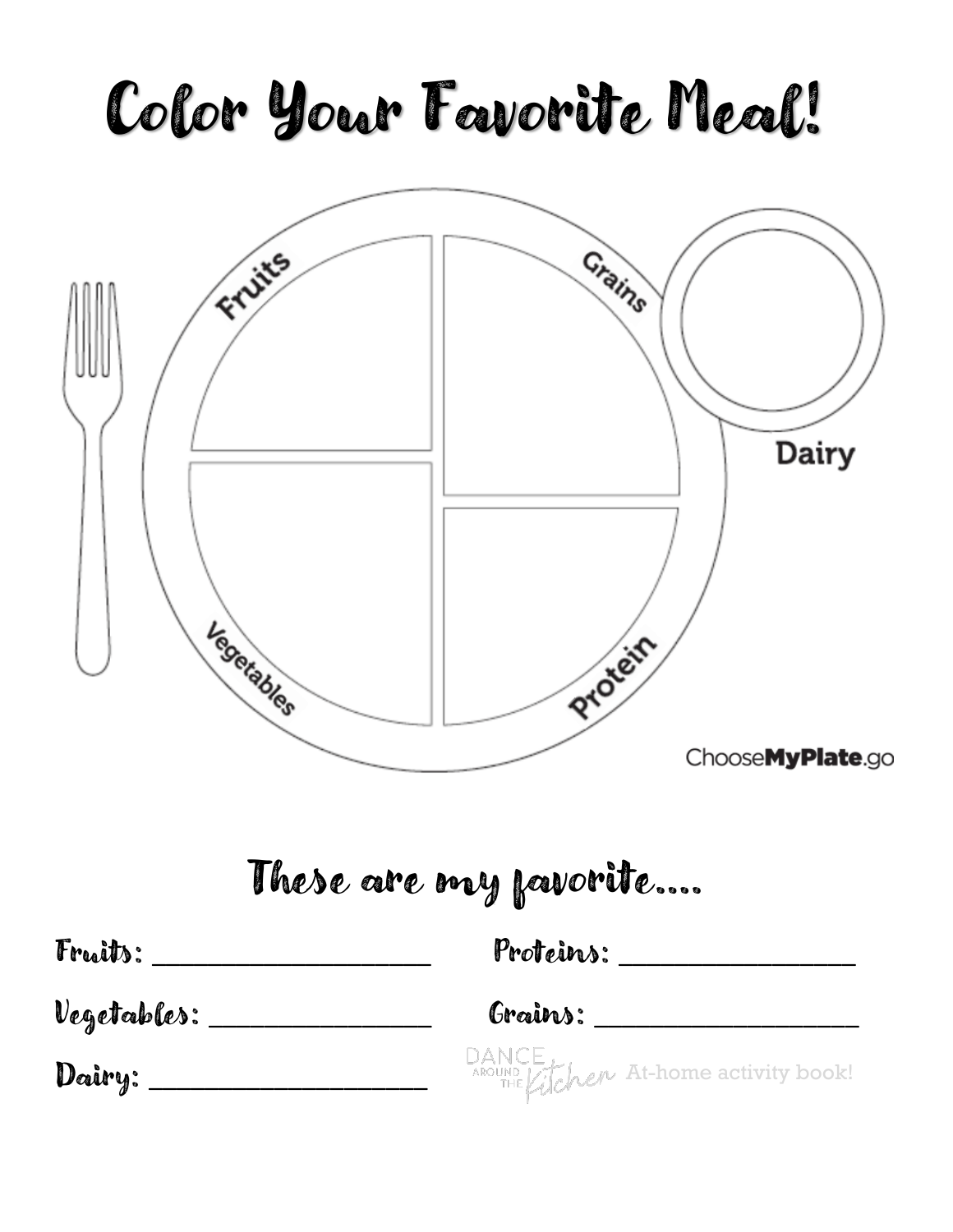### Color & Complete the Burger!



DANCE<br>AROUND LICHER At-home activity book!